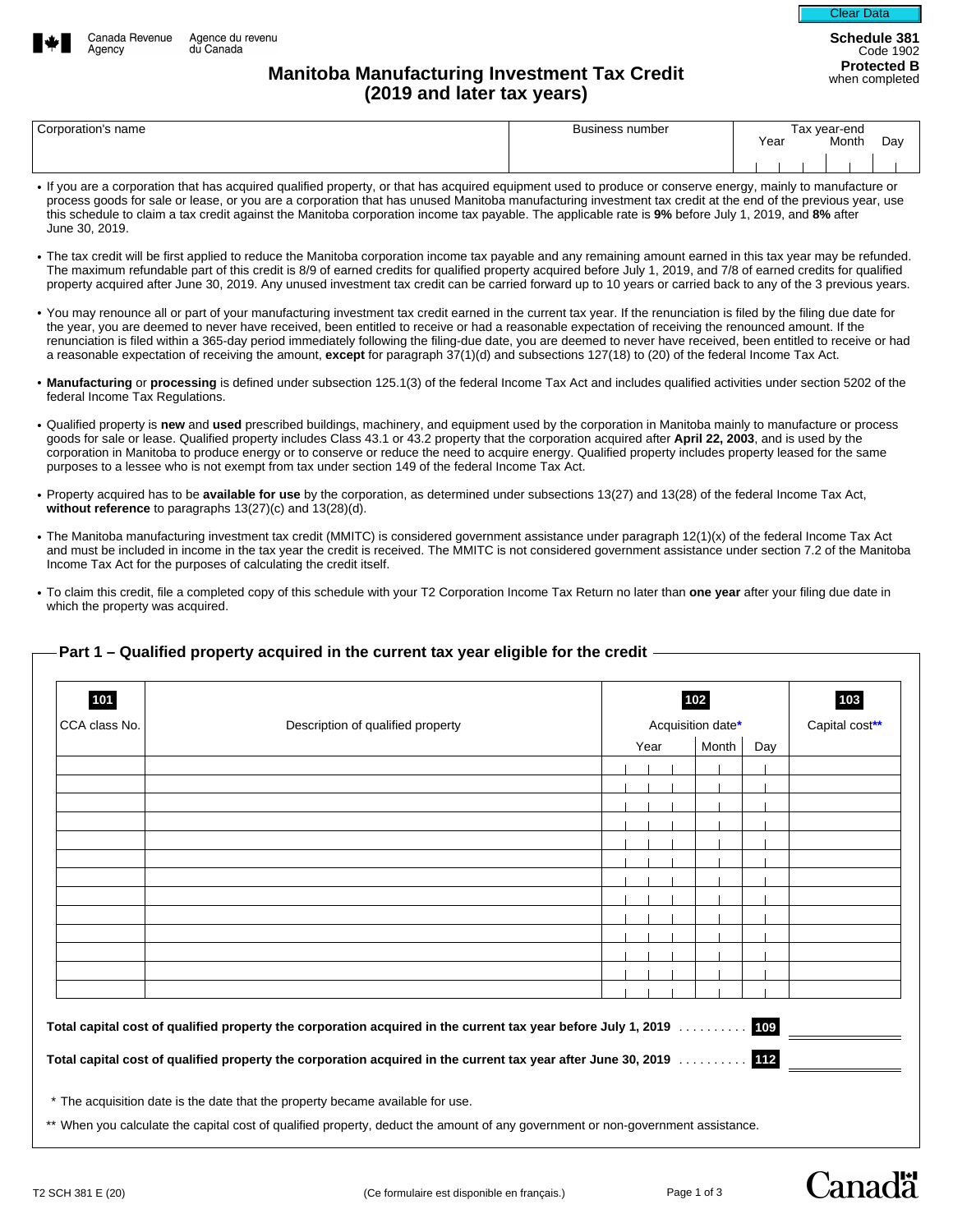

**Protected B** when completed

| Part 2 – Total credit available for the year and credit available for carryforward.                                                                    |                                             |                                                                                                                |   |
|--------------------------------------------------------------------------------------------------------------------------------------------------------|---------------------------------------------|----------------------------------------------------------------------------------------------------------------|---|
| Unused credit at the end of the previous tax year measured contained and contained credit at the end of the previous tax year.                         |                                             |                                                                                                                |   |
|                                                                                                                                                        |                                             |                                                                                                                |   |
|                                                                                                                                                        |                                             |                                                                                                                |   |
|                                                                                                                                                        |                                             |                                                                                                                |   |
|                                                                                                                                                        |                                             |                                                                                                                |   |
|                                                                                                                                                        |                                             |                                                                                                                |   |
|                                                                                                                                                        | 130                                         |                                                                                                                |   |
|                                                                                                                                                        | 140                                         |                                                                                                                |   |
|                                                                                                                                                        | Subtotal (add lines 121, 123, 130, and 140) |                                                                                                                |   |
|                                                                                                                                                        |                                             |                                                                                                                |   |
|                                                                                                                                                        |                                             |                                                                                                                |   |
|                                                                                                                                                        |                                             |                                                                                                                | D |
| Non-refundable credit claimed in the current tax year (Manitoba tax otherwise payable or                                                               | 160                                         |                                                                                                                |   |
| Enter this amount on line 605 of Schedule 5.                                                                                                           |                                             |                                                                                                                |   |
| Refundable credit:                                                                                                                                     |                                             |                                                                                                                |   |
| - Manitoba tax otherwise payable<br>- Contains and Containing the Manitoba tax otherwise payable<br>Amount D                                           |                                             |                                                                                                                |   |
| Credit included in amount B earned before July 1, 2019  148                                                                                            | $\times$ 8/9 =                              |                                                                                                                |   |
| Credit included in amount B earned after June 30, 2019 149                                                                                             | $x \t 7/8 =$                                | and the Control of Green Street and Street and Street and Street and Street and Street and Street and Street a |   |
|                                                                                                                                                        | Subtotal (amount F plus amount G)           | н                                                                                                              |   |
| Refundable credit claimed in the current tax year (amount C, E, or H, whichever is least) $\ldots$ 125<br>Enter this amount on line 621 of Schedule 5. |                                             |                                                                                                                |   |
|                                                                                                                                                        |                                             |                                                                                                                |   |
|                                                                                                                                                        | Subtotal (add lines 160, 125, and amount I) |                                                                                                                |   |
|                                                                                                                                                        |                                             | 200                                                                                                            |   |
| * If negative, enter "0".                                                                                                                              |                                             |                                                                                                                |   |
|                                                                                                                                                        |                                             |                                                                                                                |   |
| - Part 3 – Request for carryback of credit —————————————————————————                                                                                   |                                             |                                                                                                                |   |

| Complete this part to ask for a carryback of a current-year credit earned. |                                       |       |     |                                            |                      |  |
|----------------------------------------------------------------------------|---------------------------------------|-------|-----|--------------------------------------------|----------------------|--|
|                                                                            | Tax year in which to apply the credit |       |     |                                            | Credit to be applied |  |
|                                                                            | Year                                  | Month | Dav |                                            |                      |  |
| 1st previous tax year ending on                                            |                                       |       |     | 901                                        |                      |  |
| 2nd previous tax year ending on                                            |                                       |       |     | 902                                        |                      |  |
| 3rd previous tax year ending on                                            |                                       |       |     | 903                                        |                      |  |
|                                                                            |                                       |       |     | <b>Total</b> (enter at amount I in Part 2) | ĸ                    |  |